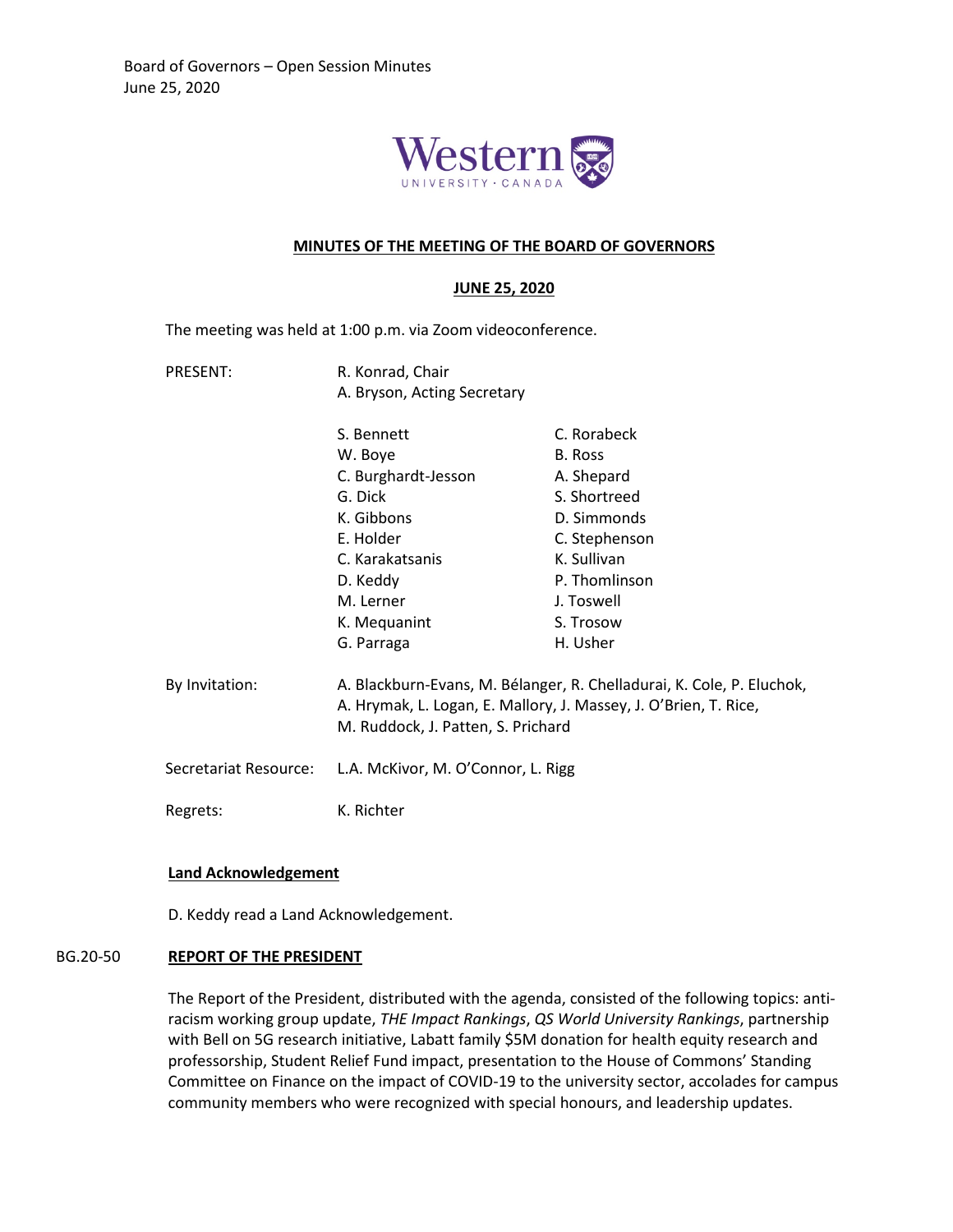A. Shepard, President & Vice-Chancellor, offered his congratulations to the Class of 2020 whose degrees were conferred on June 19. He applauded the work that the Communications team and individual faculties did to help graduates celebrate virtually. He said that Western is committed to inviting the Class of 2020 to a future Convocation to provide an opportunity for those graduates to celebrate in-person once it is safe to do so.

A. Shepard reported that more than 800 students, faculty, staff and alumni attended the virtual Anti-Racism Working Group Town Hall on June 24. He encouraged Board members to watch the recording of the town hall posted on the Office of the President website.

Regarding the pandemic pivot, A. Shepard said that the University has set the stage for the fall semester. He reported that enrollment for the 2020-21 academic year is strong. He noted that the University will host eight single day visits for new students and their families in July and August, broken into small groups of around 20. These visits, which are subject to the approval of public health authorities, will help build the relationship between new students and existing students, the programs to which they have enrolled, and the campus and community. A. Shepard also noted that the University has hired instructional designers to help pivot courses in this emergency online teaching mode.

A. Shepard announced that Western has joined more than a dozen research-intensive Canadian universities to battle climate change through sustainable investing by becoming a signatory to *Investing to Address Climate Change: A Charter for Canadian Universities.* As a signatory, Western agrees to set an institutional framework for strategies that measure, evaluate and shift investments to reflect environmental impact.

A. Shepard was pleased to report that Western will partner with Bell Canada on a 5G research initiative. He said that Bell Canada will invest \$2.7M and deploy 5G network equipment and infrastructure throughout Western's campus as part of a research partnership designed to create smarter cities and communications systems, better manage business continuity, and more. He said that the partnership will also create an advanced 5G research centre at Western involving faculty from multiple disciplines.

A Board member commented that publicity on the partnership with Bell Canada stating that the partnership will turn the campus into a 'living lab' has raised concerns regarding privacy with some members of the campus community. A. Hrymak, Provost & Vice-President (Academic) clarified that individuals will be able to choose whether or not to be part of the 5G network. He further noted that all research studies will go through ethics and that participants will be required to provide consent. A Board member suggested that in addition to research ethics approval, consideration should be given to developing protocols for each project, or a set of best practices, to ensure that the University is not in violation of any privacy laws. A. Shepard noted that this was an important issue and requested that further discussion on this topic be continued offline.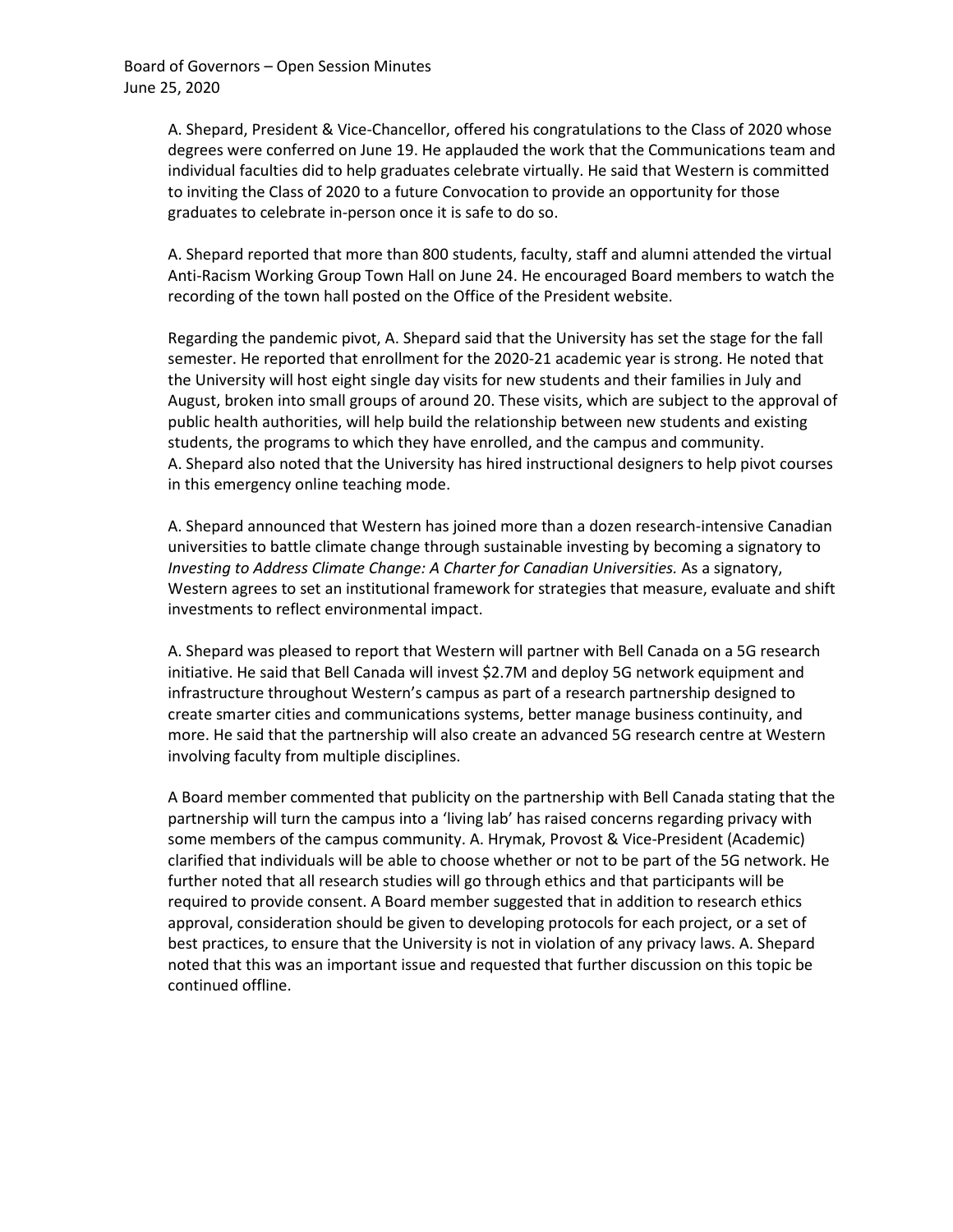### BG.20-51 **UNANIMOUS CONSENT AGENDA** [Appendix I]

It was moved by R. Konrad, seconded by D. Keddy,

That the items listed in Appendix I, Unanimous Consent Agenda, except item 12 (Director's Report: McIntosh Gallery Pandemic Action Plan), be approved or received for information.

CARRIED

# BG.20-52 **Minutes of the Previous Meeting**

Given the resignation of the former University Secretary, the Chair noted that the minutes of the meeting held April 23, 2020 would be signed by the Associate University Secretary present at that meeting.

The open session minutes of the meeting of April 23, 2020 were approved as circulated.

# BG.20-53 **Business Arising from the Minutes**

There were no items noted as business arising from the April 23, 2020 minutes.

# **REPORT OF THE PROPERTY & FINANCE COMMITTEE** [Appendix II]

Prior to considering the Report of the Property & Finance Committee, C. Karakatsanis provided the Board with a high-level overview of the work of the Committee.

# BG.20-54 **MAPP 2.26: Statement of Investment Objectives, Policies and Governance – Revisions to Policy**

L. Logan, Vice-President (Operations & Finance) provided an overview of the proposed changes to the Statement of Investment Objectives, Policies and Governance for the Short-Term Portfolio, the Mid-Term Portfolio and the Operating and Endowment Fund. She noted that the main changes related to a new strategic asset allocation, an update to the Responsible Investing strategy, and the introduction of a line of credit.

It was moved by C. Karakatsanis, seconded by K. Gibbons,

That the Board of Governors approve the revised Statement of Investment Objectives, Policies and Governance for the Short-Term Portfolio, the Mid-Term Portfolio and the Operating and Endowment Fund, as shown in Appendix II, Annex 1.

CARRIED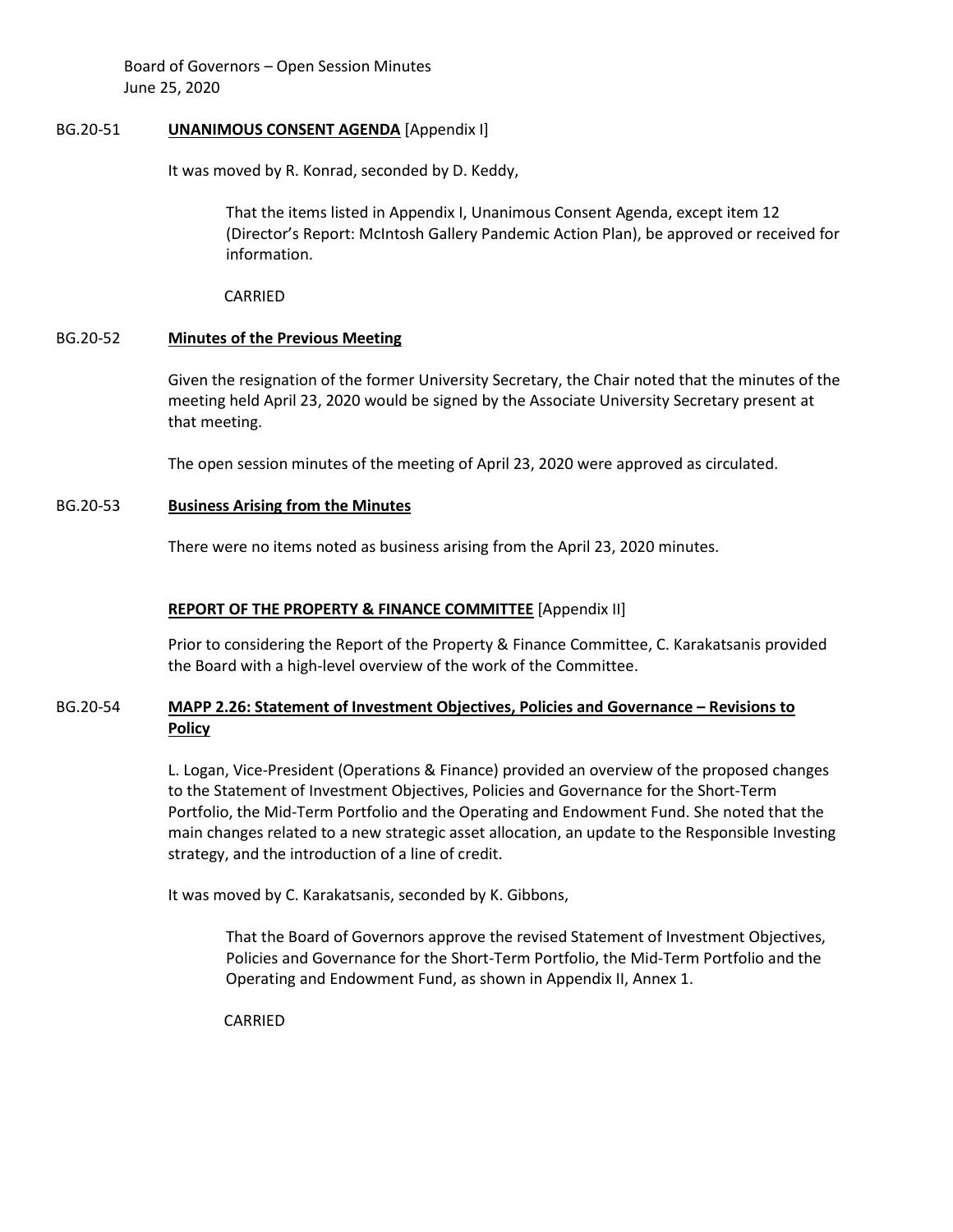### BG. 20-55 **MAPP 2.14: Disclosure of Information on Western Investments – Revisions to Policy**

It was moved by C. Karakatsanis, seconded by C. Rorabeck,

That the Board of Governors approve the revised MAPP 2.14 policy as shown in Appendix II, Annex 2.

CARRIED

# BG. 20-56 **2020-21 Program Specific Fees and Other Supplemental Fees**

R. Chelladurai, Associate Vice-Provost (Planning, Budgeting & Information Technology) explained that the UHIP fee rates were not available at the time that the Board approved the budget. He said that the University now has the finalized UHIP fee rates and is requesting Board approval for the proposed fees shown in Appendix II, Annex 5.

It was moved by C. Karakatsanis, seconded by E. Holder,

That the Board of Governors approve the revised Program Specific Fees and Other Supplemental Fees for 2020-21 as shown in Appendix II, Annex 5, Table 1.

### CARRIED

R. Chelladurai also informed the Board that the University is in the process of reviewing the applicability of some course-specific or program-specific fees, such as field trip fees and placement/internship fees, as a result of the move to some virtual offerings for the 2020-21 academic year in light of COVID-19. He said that the University anticipates that some fees may be cancelled and/or realigned between courses.

### BG.20-57 **Information Items reported by the Property & Finance Committee**

Appendix II, Report of the Property & Finance Committee, contained the following items that were received for information by unanimous consent:

- Scholarships, Awards, and Prizes
- Radiation-Induced Chemistry Research Chair
- Antonios Mamandras Chair in Graduate Orthodontics
- 2019-20 Operating Budget as at April 30, 2020
- Semi-Annual Ratio Report on Non-Endowed Funds
- Ancillary Financial Report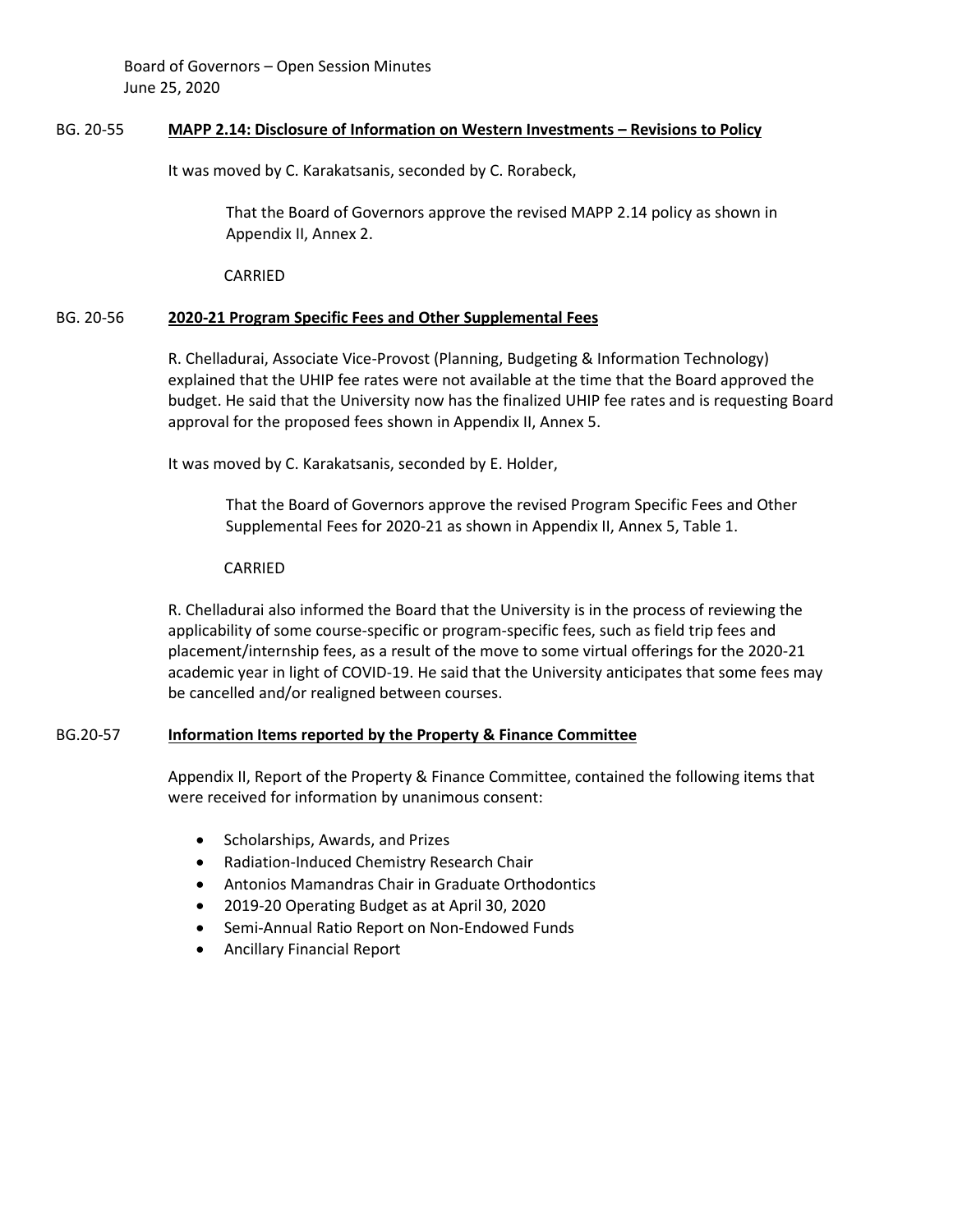## **REPORT OF THE SENIOR POLICY AND OPERATIONS COMMITTEE** [Appendix III]

Prior to considering the Report of the Senior Policy and Operations Committee, R. Konrad provided the Board with a high-level overview of the work of the Committee.

## BG.20-58 **Annual Report on Gender-based and Sexual Violence**

J. Massey, Associate Vice-President (Student Experience) presented the Annual Report on Gender-based and Sexual Violence provided in Appendix III, Annex 2. She outlined prevention programs underway at Western and summarized the responsive care provided to survivors of gender-based and sexual violence. She noted that the number of disclosures and referrals have continued to increase since the implementation of the new sexual violence policy on May 1, 2020. She said that this increase is likely a reflection of the growing awareness of the supports and resources available.

J. Massey reported that there has been a slight decrease in the number of formal complaints and resolutions over the last year. She said that more students would prefer to seek an informal resolution, and that the new policy provides more opportunities for students to do so. Finally, she outlined next steps planned to increase prevention and response to gender-based and sexual violence at Western including e-modules to support prevention work, hiring a genderbased violence investigator to support investigations and manage the informal resolution process, and releasing the gender-based violence prevention framework.

A Board member asked if any changes were observed in the gender-based and sexual violence environment during the COVID-19 pandemic. J. Massey said that intimate partner violence has increased overall during the pandemic. She acknowledged that many students are not living in London due to quarantine measures and said that the University is taking steps to support those students experiencing intimate partner violence by ensuring that they have access to community-based resources.

# BG.20-59 **Information Items reported by the Senior Policy and Operations Committee**

Appendix III, Report of the Senior Policy and Operations Committee, contained the following items that were received for information by unanimous consent:

- Committee Appointments:
	- o University Discipline Appeals Committee (UDAC)
	- o McIntosh Gallery Committee
	- o Western Fair Association Appointees
- Annual Report of the Code of Student Conduct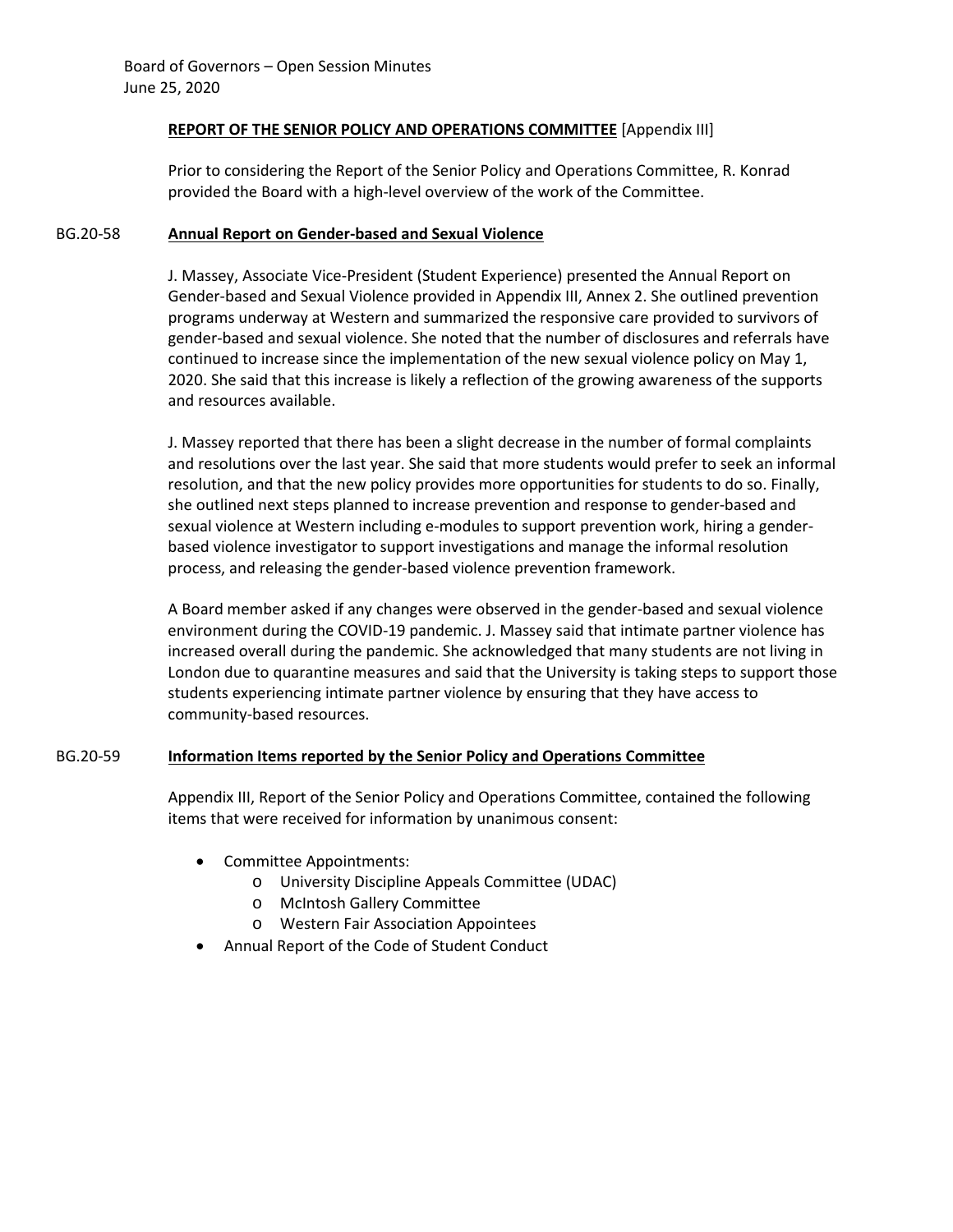### **REPORT OF THE GOVERNANCE AND BY-LAWS COMMITTEE** [Appendix IV]

Prior to considering the Report of the Governance & By-Laws Committee, S. Shortreed provided the Board with a high-level overview of the work of the Committee.

# BG.20-60 **Revisions to the Terms of Reference of the McIntosh Gallery Committee (Special Resolution 1-H)**

It was moved by R. Konrad, seconded by D. Keddy,

That the Board of Governors approve the revisions to the Terms of Reference of the McIntosh Gallery Committee as shown in Appendix IV, Annex 1.

CARRIED (by Unanimous Consent)

# **REPORT OF THE AUDIT COMMITTEE** [Appendix V]

Prior to considering the Report of the Audit Committee, S. Bennett provided the Board with a high-level overview of the work of the Committee.

## BG.20-61 **Information Items reported by the Audit Committee**

Appendix V, Report of the Audit Committee, contained the following item that was received for information by unanimous consent:

• Campus Community Police Service – 2020 Annual Report

### **REPORT OF THE MCINTOSH GALLERY COMMITTEE** [Appendix VI]

### BG.20-62 **Revisions to MAPP XX: McIntosh Gallery Collections Policy**

It was moved by R. Konrad, seconded by H. Usher,

That the Board of Governors approve the revisions to MAPP 1.XX: McIntosh Gallery Collections Policy, as shown in Appendix VI, Annex 1.

J. Patten, Director/Chief Curator of McIntosh Gallery said the main goals of the policy revision were to acknowledge the need to collect more pieces from BIPOC artists (i.e., black, Indigenous and people of colour) and to deaccession some of the collections that are no longer relevant.

A Board member suggested that an alternative to the term 'disposal' be considered. J. Patten clarified that the term 'disposal' is the standard term used in museums around the world. It encompasses all of forms of removing pieces from a collection.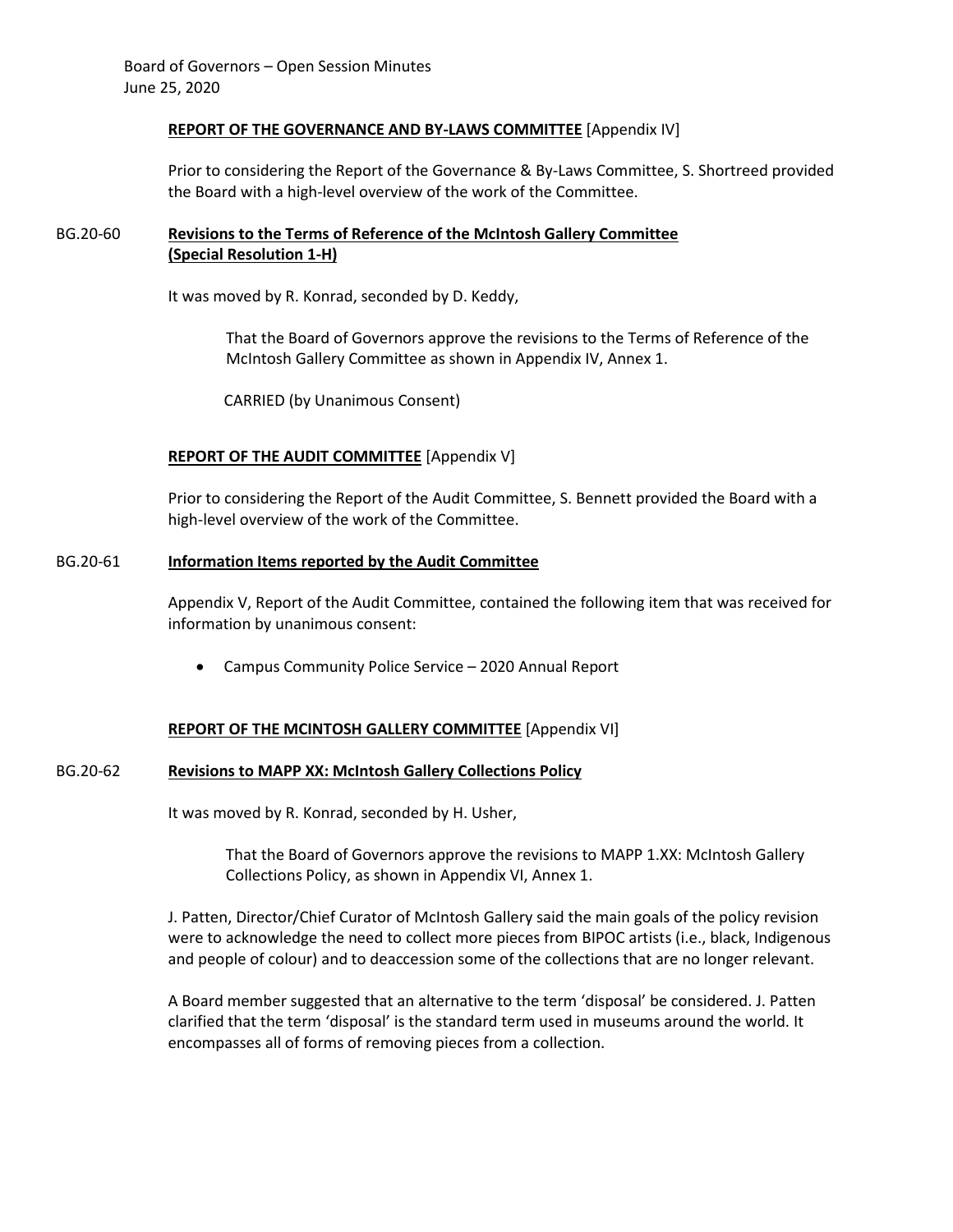> A Board member noted that definitions of 'Registrar' and 'Collection' had not been included in the policy. J. Patten indicted that he would provide the definitions to the University Secretariat.

The question was called and CARRIED (one abstention)

### BG.20-63 **Director's Report: McIntosh Gallery Pandemic Action Plan**

The Director's Report on the McIntosh Gallery Pandemic Action Plan was provided in Appendix VI, Annex 4.

A Board member expressed concern that some of the guidelines set out in the McIntosh Gallery Pandemic Action Plan may not be in keeping with the University's overall strategy. J. Patten responded that the guidelines had been set under the pressure of the pandemic and in the absence of other information from the University at that time. He indicated that the McIntosh Gallery would happily adopt the protocols set by the University.

## **ITEMS REFERRED BY SENATE** [Appendix VII]

## BG.20-64 **Proposal to Establish the Western Institute for Neuroscience (Research)**

S. Prichard, Acting Vice-President (Research) provided an overview of the proposal. She said that the Western Institute for Neuroscience (Research) will provide a framework that coordinates and unifies neuroscience expertise at Western, Lawson Health Research Institute, London Health Sciences Centre and other campus and community collaborators by creating an entity that provides academic leadership related to a shared vision, program alignment and advocacy.

It was moved by D. Keddy, seconded by S. Bennett,

That Board of Governors approve the establishment of the Western Institute for Neuroscience (Research), effective July 1, 2020.

### CARRIED

# BG.20-65 **Faculty of Arts and Humanities and Faculty of Social Science – Proposed Name Change: The Department of Women's Studies and Feminist Research to the Department of Gender, Sexuality, and Women's Studies**

It was moved by R. Konrad, seconded by D. Keddy,

That the Board of Governors approve that the Department of Women's Studies and Feminist Research within the Faculty of Arts and Humanities and the Faculty of Social Science be renamed as the Department of Gender, Sexuality, and Women's Studies, effective July 1, 2020.

CARRIED (by Unanimous Consent)